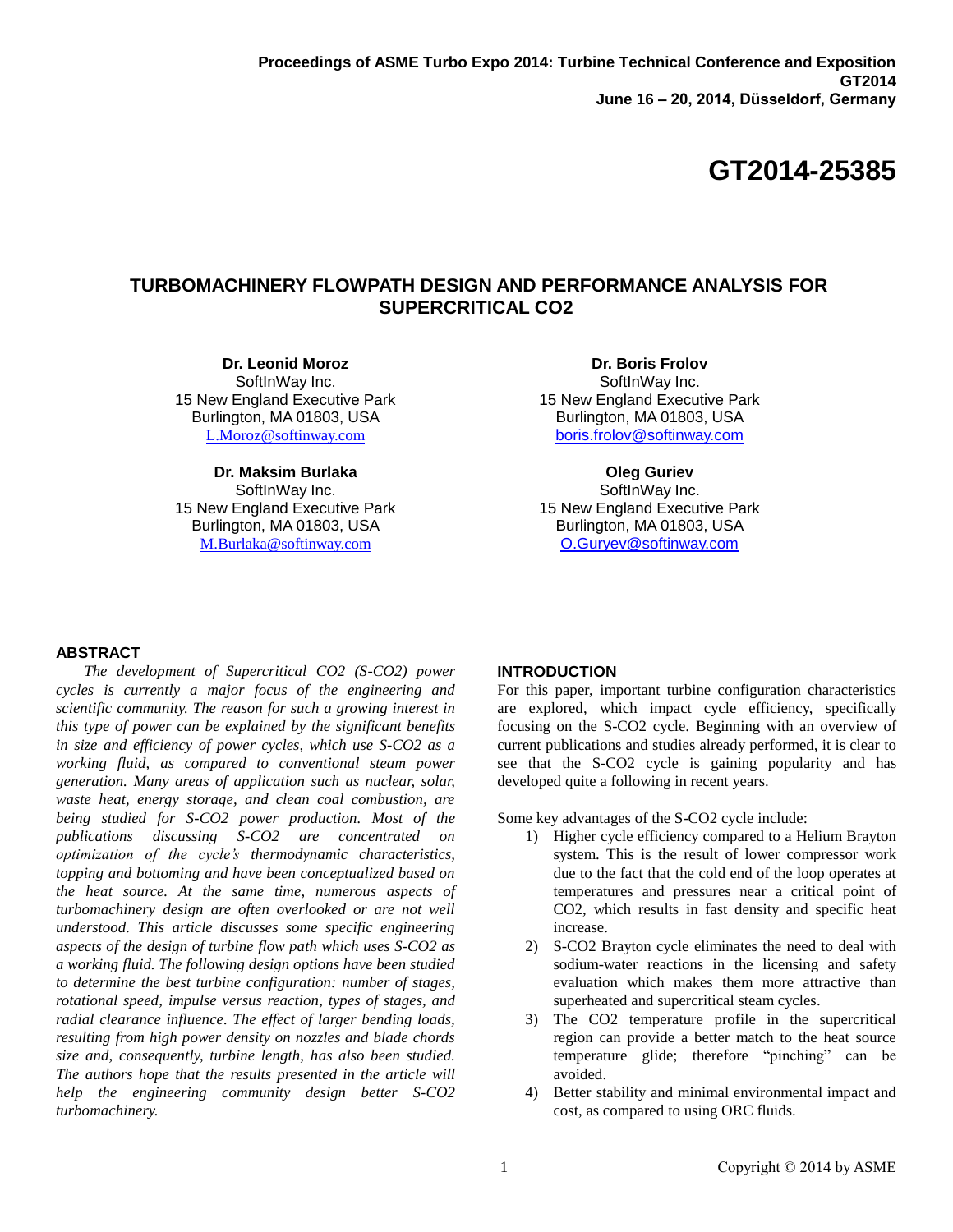In the chart below, we can look at the different cycles and their performance as a factor of inlet temperature versus cycle efficiency. Here it becomes quite clear that the S-CO2 cycle has an advantage over superheated and supercritical steam cycles starting at  $550^{\circ}$  C. Also, when temperatures are in the  $450-550^{\circ}$ C range, it may still be advantageous due to smaller size and manufacturing cost.



For S-CO2 turbines developed at conceptual and

preliminary levels, main design features such as axial length and the number of stages and diameters were determined to be significantly less based on only thermo/aerodynamic design criteria [1, 2, 3, 4, 6, 10, 11, and 12].

For example, the detailed major component, system design evaluation and multiple parameter optimizations have been performed by the family of supercritical CO2 Brayton power cycles for application to advanced nuclear reactors and presented in [4]. The turbomachinery design was performed for the direct supercritical CO2 recompression cycle and proved to be very compact and achieved high efficiencies. For the 600  $\text{MW}_{\text{th}}/246$  MW<sub>e</sub> power plants, the 3 stage axial turbine body was 1.2m in diameter and only 0.55m long.

The [2] presents the discussion of several possible ways of S-CO2 for SFR performance improvement. One set of options incorporates optimization approaches, such as variations in the maximum and minimum cycle pressure and minimum cycle temperature, as well as a tradeoff between the component sizes and the cycle performance. In addition, it also covers options which have received little to no attention in the previous studies. Specific options include a "multiple-recompression" cycle configuration, intercooling and reheating, as well as liquid-phase CO2 compression (pumping) either by CO2 condensation or by a direct transition from the supercritical to the liquid phase. The turbine sizing showed that the 3 stage turbine was around 0.5m length and 0.8m diameter.

In some articles the small cycles (up to 10 MW) and small scale power plants are discussed. Therefore the turbomachinery used was of radial type due to small volume flow rates.

It is unclear in these published works whether they have taken into account only thermo/aerodynamic criteria or if structural constraints were even a part of the analysis. This is why we feel it is necessary to perform a complete analysis of an S-CO2 turbine taking into account both the thermo/aerodynamic requirements and structural restraints.

In this article, some specifics to S-CO2 high density fluid aerodynamics and structural aspects of turbine design were studied based on the Simple Brayton cycle scheme for 100MW net electrical output sodium-cooled fast reactor, presented in [4]. The main Simple Brayton cycle parameters, and those required for turbine design, were determined with a heat balance calculation tool called AxCYCLE™ [7]. The reactor's core temperature is higher than 500°C [4], but because of temperature losses in the intermediate contour, the heat exchanger outlet temperature was set as 480° C. The Simple Brayton cycle scheme is presented in Figure 2 below.

As a result of cycle heat balance analysis, the overall cycle parameters required for turbine design have been determined as follows:

Electrical power production - 100 MW Thermal efficiency - 31.54% Reactor outlet pressure - 21 MPa Reactor outlet temperature - 753 K



**Fig. 2. Closed Brayton cycle with recuperator.**

The turbine has to be designed for the next set of boundary conditions:

Inlet total pressure - 21 MPa Inlet total temperature - 753 K Mass flow rate  $-1270.5$  kg/s Outlet static pressure – 7.35 MPa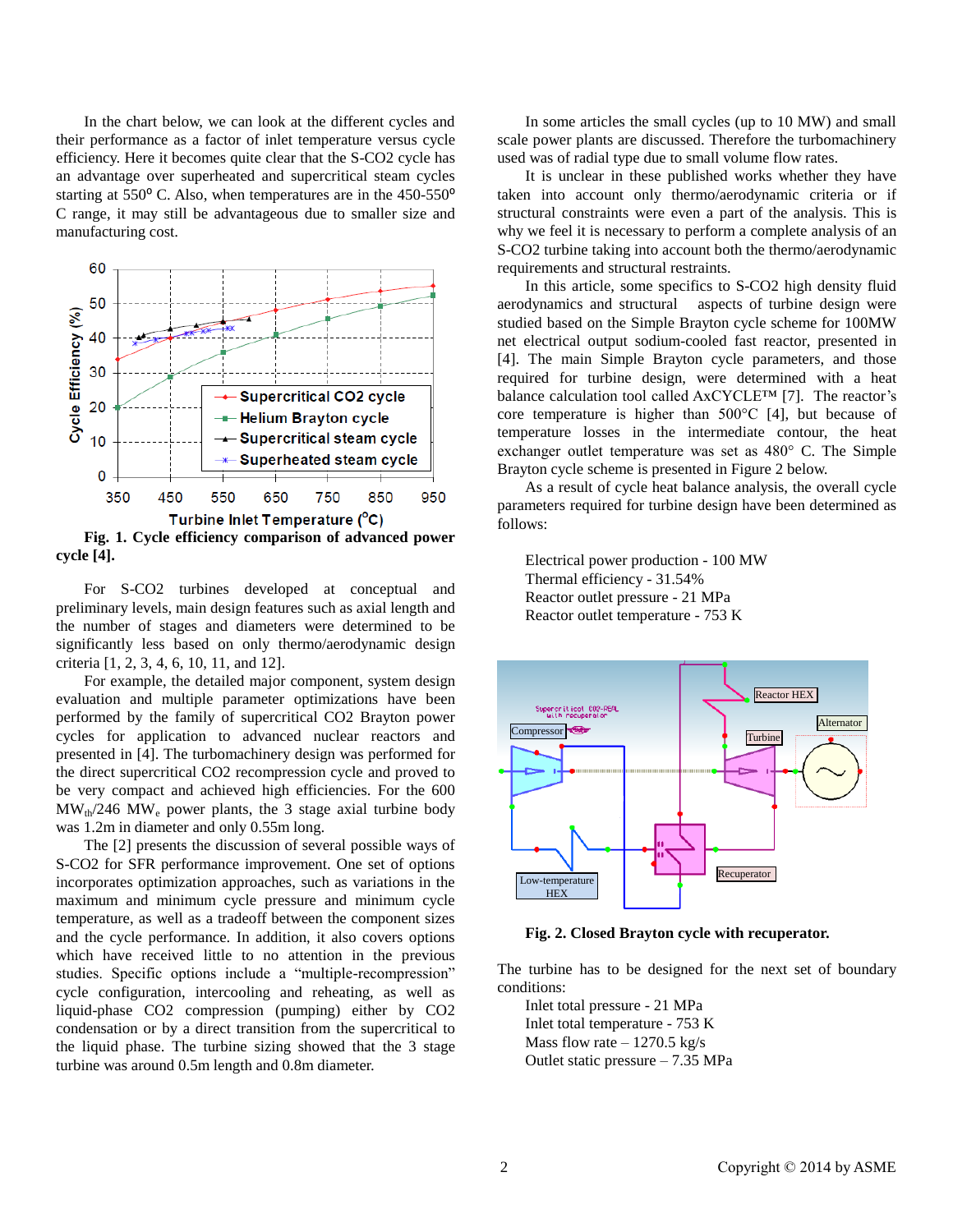The turbine performance and configuration has been studied with regards to major design options:

- 1. stage type impulse vs. reaction
- 2. number of stages
- 3. rotational speed
- 4. radial clearance variation
- 5. Structural limitations

All design steps, thermo/aerodynamic and structural analyses were performed within the AxSTREAM<sup>TM</sup> turbomachinery design & optimization tool [5,7,8,9].

Over this study, the 1D meanline codes (direct task and inverse task [7, 8]) were used for thermodynamic calculations. Beam theory was applied as the structural calculation method.

# **NOMENCLATURE**

- $L$  rotor length, m
- D rotor hub diameter, m
- OD outer diameter, m
- N power, MW
- $\eta_{ts}$  turbine total-to-static efficiency, -
- $H<sub>ts</sub>$  turbine total-to-static heat drop, kJ/kg
- $G$  mass flow rate, kg/s
- K safety factor, -
- σ strength limit, MPa

### **Subscripts**

*t* – yield *lt* – long time (rupture) *cr* – creep

#### **STAGES NUMBER EFFECT**

Based on only aerodynamic performance criteria, the impulse and reaction types of flow paths were studied. The same seal configuration and clearances (Clr=0.001\*OD) have been assumed at this step for both types of flow paths. In this study, the number of stages serves as a main design parameter, against which the turbine performance was analyzed. The other turbine parameters, such as the hub diameter, flow angle and rotational speed, were found as a result of thermo/aerodynamic optimization to achieve the highest possible performance for a given number of stages. This study is also useful to understand how the type and number of stages affect turbine axial length. The large number of design solutions have been generated and analyzed with regards to the turbine performance. The influence of the stages' numbers on turbine total-to-static efficiency is presented in Figure 3.





It is evident from the chart, that analysis has not detected advantages in performance for any of the studied variants with assumed seal options, but demonstrated some advantages in axial length for reaction types. It should be noted again, that the result, presented in Figure 3 for a different number of stages, has been obtained with a variable rotational speed, which differs from generator frequencies for 50Hz or 60Hz electrical grids. It is clear that in real design, only one design solution corresponding to 50Hz or 60Hz rotational speed can be implemented and it is also interesting to learn how rotational speed affects turbine performance. The results of this study, in terms of turbine performance versus rotational speed are presented in Figure 4. The total number of studied solutions was approximately 1000 for each impulse and reaction turbine type.



**Fig. 4. Total-to-static efficiency vs. rotational speed for impulse turbine**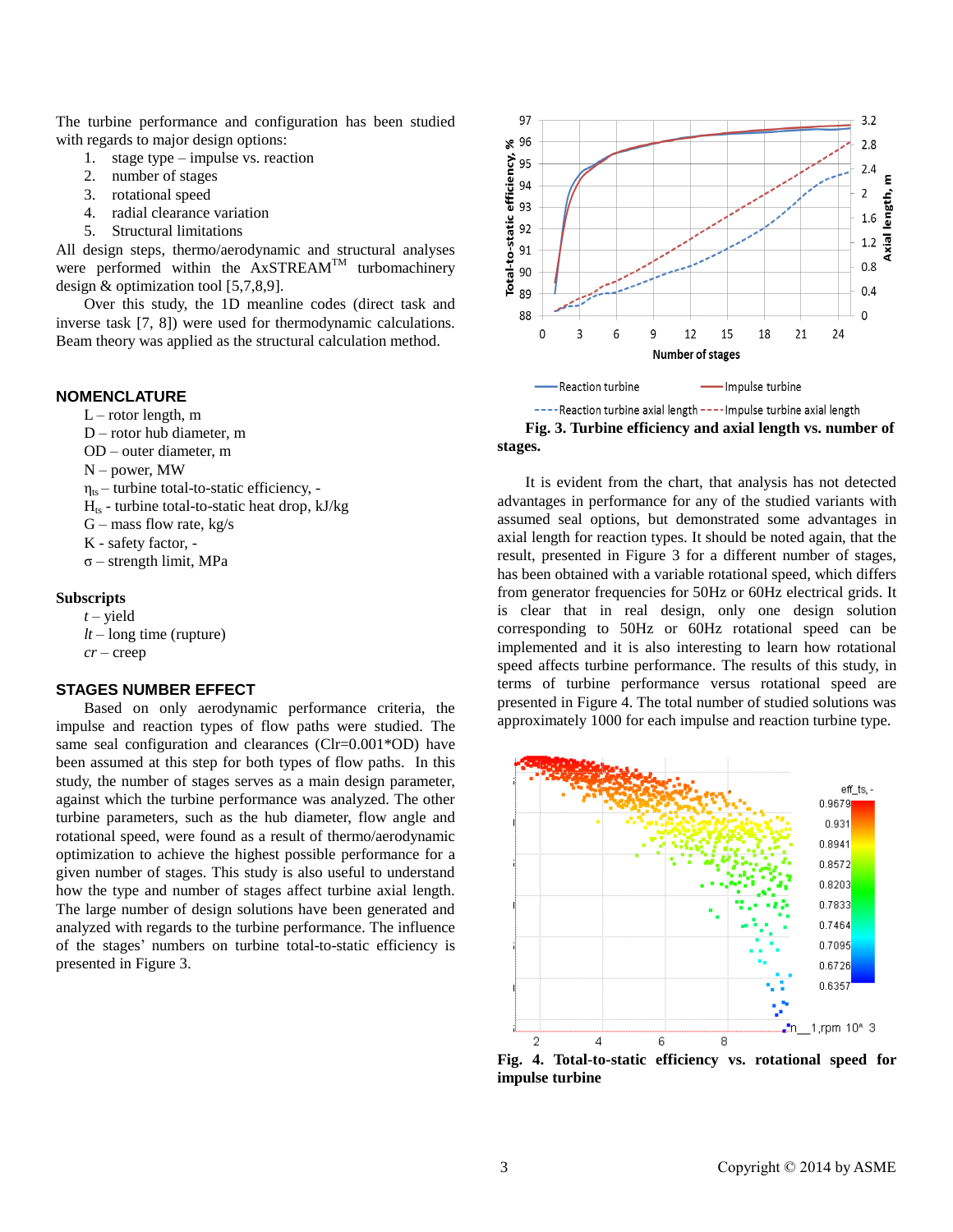Each point on Figure 4 represents design solutions with different hub diameters, number of stages, and flow angles. But, similar to the first case, from this chart we can observe general trends with regard to rotational speed. The variants with 3000 and 3600 RPM, corresponding to 50Hz or 60Hz frequencies, demonstrate not the highest possible level of performance, but are very close to best solution.

Further design steps and analyses to determine types of flow path and number of stages were completed based on more specific definition of rotational speed and turbine diameter.

To evade additional costs and design complexity (the necessity of reduction/multiplication gear), the rotational speed has been fixed to 3000 RPM.

Considering both general structural limitations on the turbine diameter and results from [4] the preliminary defined geometry of the power conversion unit, the hub diameter was determined equal to 825 mm, the same for both impulse and reaction turbines.

# **STAGE TYPE SELECTION**

After the application of design limitations from the previous chapter, two variants of turbines have been designed – impulse and reaction – with corresponding levels of reaction and design features. Each turbine type turned out to have its own clear optimum, with regards to the number of stages.



**stages (numStages) for impulse turbine**



**Fig. 6. Total-to-static efficiency (eff\_ts) vs. number of stages (numStages) for reaction turbine**

The results, presented in Figure 5 and Figure 6 show that the highest possible efficiency can be achieved with 5 stages for impulse type and 8 stages for reaction type. These two competing variants of reaction and impulse turbines were selected for further study. Their integral parameters, axial load and overall dimensions are presented in Table 1 and Figure 7.

### **Tab. 1. Impulse and reaction turbines integral parameters**

|                          | Impulse | Reaction |
|--------------------------|---------|----------|
| Stages number, -         | 5       |          |
| $\eta_{ts}$ , %          | 93.69   | 95.50    |
| N, MW                    | 159.5   | 162.25   |
| Axial load, MN           | 0.55    | 1.91     |
| Axial length, mm         | 589     | 762      |
| Maximal tip diameter, mm | 1060    | 1110     |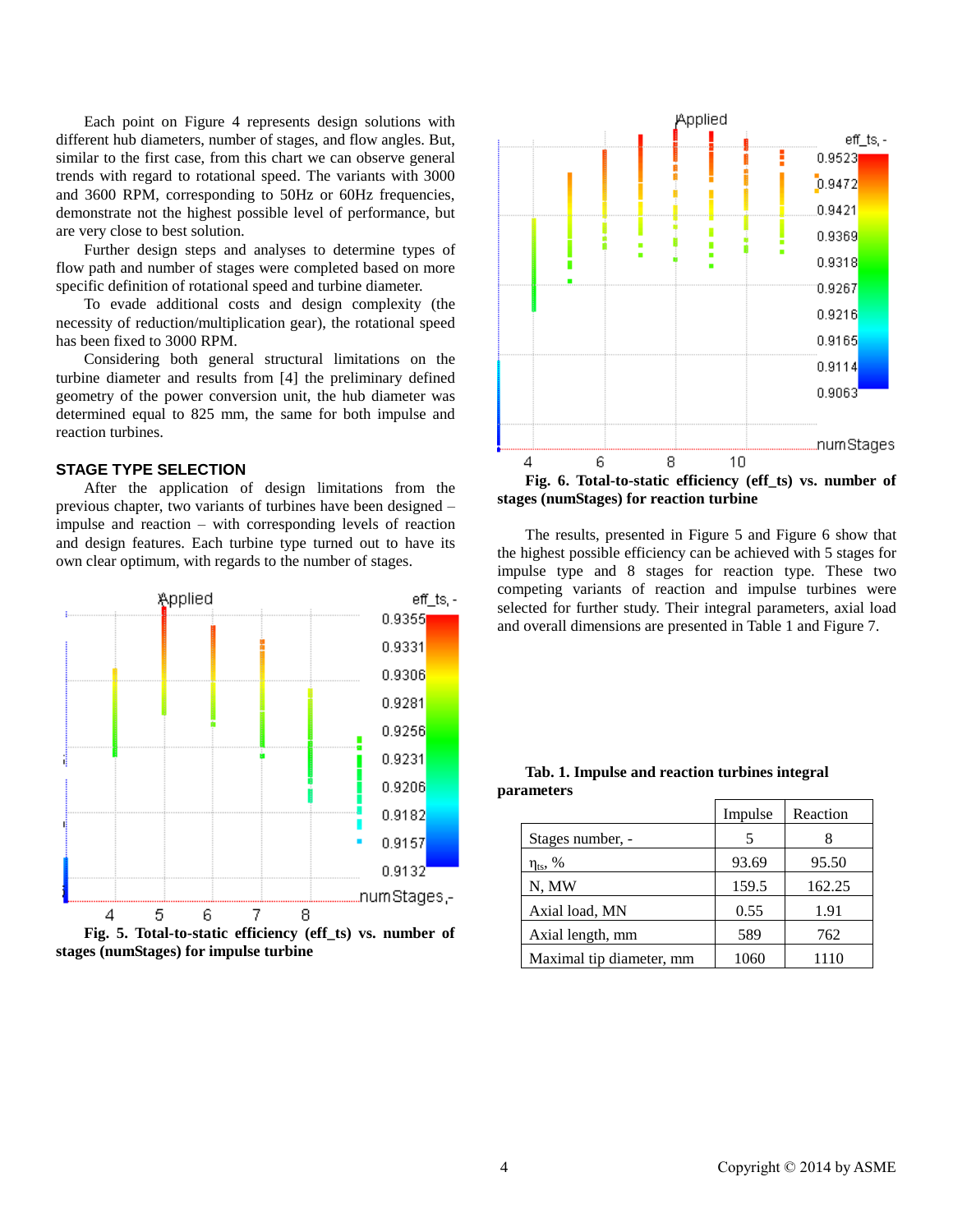

**Fig. 7. Two variants of designed flow paths meridional view**

For specified speed and diameter, we now can observe some difference in efficiency, axial load and size between two competing variants. The reaction variant demonstrates about 2% higher efficiency, comparing to impulse, but larger axial length. But its 3 additional stages will cause additional manufacturing cost. Its rate will depend on manufacturing capabilities per OEM. The axial load of the reaction type turbine is also about 3 times larger than that of the impulse type. Such a difference may result in additional measures to reduce thrust bearing load; for instance, a bigger balance piston size, which in turn can cause greater shaft end seal leakages.

#### **EFFECT OF RADIAL CLEARANCES**

The effect of the seal clearance's size on turbine performance is commonly known in turbomachinery society. For this specific study we determined to evaluate how significant the effect of flow path type is on performance. Two competing variants were analyzed with the same tip and root seal configuration – high-low lab seal with 2 teeth, but different clearance sizes, varying from 0 up to 2.5 mm. The total-to-static efficiency versus the clearance size is presented in Figure 8.

The efficiency was calculated using next equation:

$$
\eta_{ts} = \frac{N}{G \cdot H_{ts}}
$$



# **Fig. 8. Turbine efficiency drop due to clearances increase.**

The efficiency drop was caused by power decrease due to omitting by part of the fluid the blade channel (leakage). It demonstrates to be almost linear against the clearance sizes within a studied range. The reaction type shows a two times higher efficiency drop and requires more attention from designers to seal tip and root leakages. The higher sensitivity of the reaction turbine to the radial clearance is due to the higher reaction (pressure difference) at the blade tip, which in turn leads to higher leakages for the same seals.

It should be noted that due to high power density of S-CO2 turbines, even low leakage leads to significant power drop. In fact, reducing the leakages and sealing design is one of the most important concerns for design of S-CO2 turbines. See Figure 6.

For further performance comparison, the clearances were set at 1mm for all stages of both reaction and impulse type turbines.

#### **STRUCTURAL ASPECTS CONSIDERATION**

Due to the high fluid density resulting in the higher power density, the aerodynamic loads on nozzles and blades are significantly higher than those of regular steam or gas turbines. Consequently, the structural aspects are of significant importance in order to determine turbine configurations with aerodynamic aspects and must be studied thoroughly for each design.

The structural calculations were performed for both variants for X12Cr13 alloy, which is a typical material for steam turbine blades in a temperature range of up to 813 K. The temperature range for this particular turbine design varies from 630 K to 753 K.

Material properties for variable temperatures are presented in the Table 2.: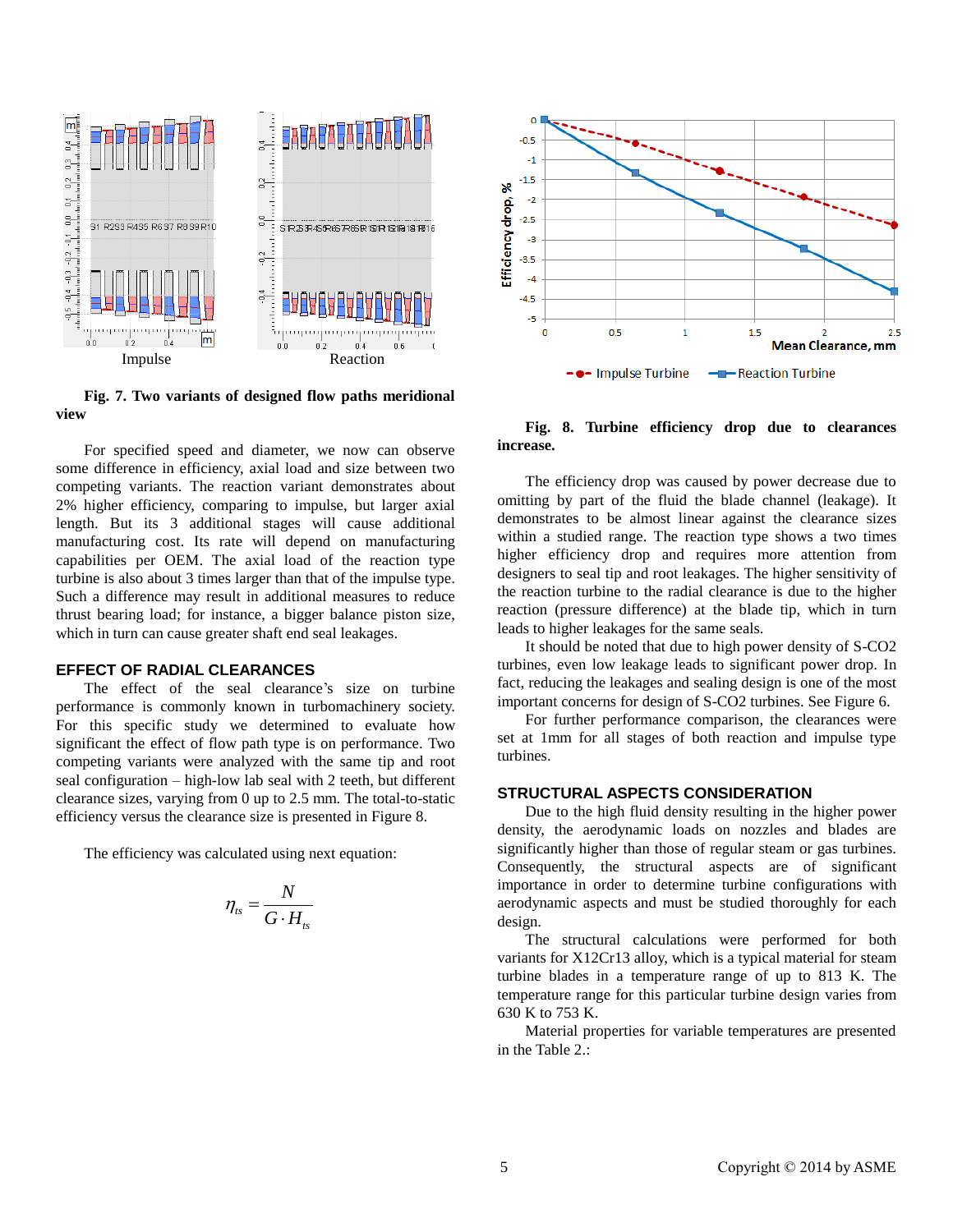|              |               |           | Long time       | Creep    |
|--------------|---------------|-----------|-----------------|----------|
|              | Elasticity    | Yield     | (creep rupture) | strength |
| Temperature, | modulus,      | strength, | strength limit, | limit,   |
| K            | MPa           | MPa       | MPa             | MPa      |
| 293.1        | $2.17E + 0.5$ | 570       | 560             | 550      |
| 473.1        | $2.12E + 0.5$ | 530       | 520             | 510      |
| 573.1        | $2.06E + 05$  | 510       | 500             | 490      |
| 673.1        | $1.98E + 0.5$ | 460       | 450             | 440      |
| 773.1        | $1.89E + 05$  | 440       | 430             | 420      |
| 873.1        | $1.80E + 0.5$ | 310       | 300             | 290      |

#### **Tab. 2. Material properties**

Structural calculation approaches and results are presented below:

Based on a particular temperature for each blades row, the allowable stress limits were defined as follows:

1) The calculation of allowable stresses  $|\sigma|$  for each strength limit is performed by the dividing of strength limits on respective safety factor:

$$
\[\sigma\] = \frac{\sigma_t}{K_t}; \[\sigma\] = \frac{\sigma_u}{K_u}; \[\sigma\] = \frac{\sigma_{cr}}{K_{cr}}, \text{ where}
$$

 $\sigma_{t}$  – yield strength at operating temperature;

 $\sigma_{lt}$  – long-time strength limit for 100000 hours,

 $\sigma_{cr}$  – creep strength limit at 1% deformation for 100000 hours;

 $K_t$ ,  $K_{lt}$ ,  $K_{cr}$  – respective safety factors.

2) The minimal value among these three values is used as an allowable stress value.

Rotor blade bending stresses should satisfy the following condition:

$$
\sigma_{\max. bend} < [\sigma] / K_{bend, where}
$$
\n
$$
\sigma_{\max. bend} = \max \{\sigma_{ss}, \sigma_{l.e}, \sigma_{t.e}\} \quad \text{maximum bending}
$$

stress;  $\sigma_{ss}$ ,  $\sigma_{l,e}$ ,  $\sigma_{t,e}$  - suction side, leading edge, trailing

edge stress; *<sup>K</sup>bend* – blade bending stress safety factor.

Structural analysis has been completed firstly for each variant of turbines based on aerodynamic criteria only. The stresses were found to be significantly higher than the allowable limits for both impulse and reaction types.

For the impulse turbine, for instance, the actual stresses in nozzles exceeded the allowable ones by more than 3 times and 1.6 times for bucket. For the reaction turbine the excess of actual stresses above allowable ones was even higher (3.65 for nozzle and 4.7 for bucket).

The detailed data on stresses for this variant of flow path geometry is presented in Table 3.

**Tab. 3. Detailed data on stresses for turbine geometry optimized based on aerodynamic approach only.**

|                            | Chord, | Allowable           | Calculated       | Allowable               | Calculated |
|----------------------------|--------|---------------------|------------------|-------------------------|------------|
|                            | mm     | tensile             | tensile          | bending stress          | maximum    |
|                            |        | stress $[\sigma]$ , | stresses,        | $[\sigma]$ / $K_{bend}$ | bending    |
|                            |        | MPa                 | MPa              | MPa                     | stresses,  |
|                            |        |                     |                  |                         | MPa        |
|                            |        |                     | Impulse turbine  |                         |            |
| $\overline{1^{st}}$ nozzle | 84.3   |                     |                  | 217.0                   | 1085.8     |
| $1st$ bucket               | 40.1   | 218.8               | 19.5             | 43.8                    | 149.0      |
| 2 <sup>nd</sup><br>nozzle  | 89.2   |                     |                  | 219.4                   | 1002.0     |
| 2 <sup>nd</sup><br>bucket  | 43.2   | 221.1               | 21.7             | 44.2                    | 149.5      |
| $3^{\text{rd}}$<br>nozzle  | 92.6   |                     |                  | 221.8                   | 862.4      |
| $3^{\text{rd}}$<br>bucket  | 45.2   | 223.5               | 23.8             | 44.7                    | 157.2      |
| 4 <sup>th</sup><br>nozzle  | 96.4   |                     |                  | 224.2                   | 680.3      |
| 4 <sup>th</sup> bucket     | 46.9   | 227.3               | 26.4             | 45.5                    | 173.8      |
| $5^{\rm th}$<br>nozzle     | 84.3   |                     |                  | 229.0                   | 604.5      |
| $5th$ bucket               | 40.1   | 233.3               | 29.4             | 46.7                    | 200.5      |
|                            |        |                     |                  |                         |            |
|                            |        |                     | Reaction turbine |                         |            |
| $1st$ nozzle               | 48.1   |                     |                  | 217.0                   | 1268.0     |
| $1st$ bucket               | 43.2   | 217.7               | 16.2             | 43.5                    | 336.8      |
| 2 <sup>nd</sup><br>nozzle  | 50.4   |                     |                  | 218.5                   | 1928.7     |
| $2nd$ bucket               | 45.0   | 219.3               | 17.0             | 43.9                    | 312.0      |
| $3^{\text{rd}}$<br>nozzle  | 50.8   |                     |                  | 220.1                   | 1827.9     |
| $3^{\text{rd}}$<br>bucket  | 45.8   | 220.8               | 24.2             | 44.2                    | 974.4      |
| $4^{\text{th}}$<br>nozzle  | 51.9   |                     |                  | 221.6                   | 1496.7     |
| 4 <sup>th</sup> bucket     | 46.8   | 222.3               | 26.1             | 44.5                    | 1100.7     |
| 5 <sup>th</sup><br>nozzle  | 53.2   |                     |                  | 223.1                   | 1447.7     |
| 5 <sup>th</sup><br>bucket  | 47.2   | 223.8               | 27.5             | 44.8                    | 1332.7     |
| 6 <sup>th</sup><br>nozzle  | 53.7   |                     |                  | 224.7                   | 1354.5     |
| $6th$ bucket               | 48.3   | 225.7               | 30.0             | 45.1                    | 1892.8     |
| $7th$ nozzle               | 55.2   |                     |                  | 228.0                   | 1290.1     |
| $7th$ bucket               | 49.5   | 229.5               | 32.1             | 45.9                    | 2403.9     |
| $8^{\text{th}}$<br>nozzle  | 56.7   |                     |                  | 231.8                   | 1289.1     |
| 8 <sup>th</sup><br>bucket  | 51.3   | 233.2               | 34.9             | 46.6                    | 1900.0     |
|                            |        |                     |                  |                         |            |

The detailed information on stresses has been analyzed and both turbines have been redesigned with an optimization procedure, which considers both aerodynamic and structural aspects, and new nozzles/blades numbers and chords sizes were determined. In this variant of turbine geometry, the nozzles/blades numbers and chords were determined to have actual stresses satisfying the allowable limits.

The through flow meanline aero-structural optimization algorithm is integrated into the turbomachinery design tool (AxSTREAM). Its goal is to find the maximum efficiency value while satisfying the structural limitations (the value of chords for which actual stresses will be lower than allowable). The search is performed with the Monte Carlo method:

- 1) Variants with different chords are created. The values of chords are generated arbitrarily in some specified range
- 2) The optimal (from an aerodynamic point of view) number of airfoils is calculated to satisfy the optimum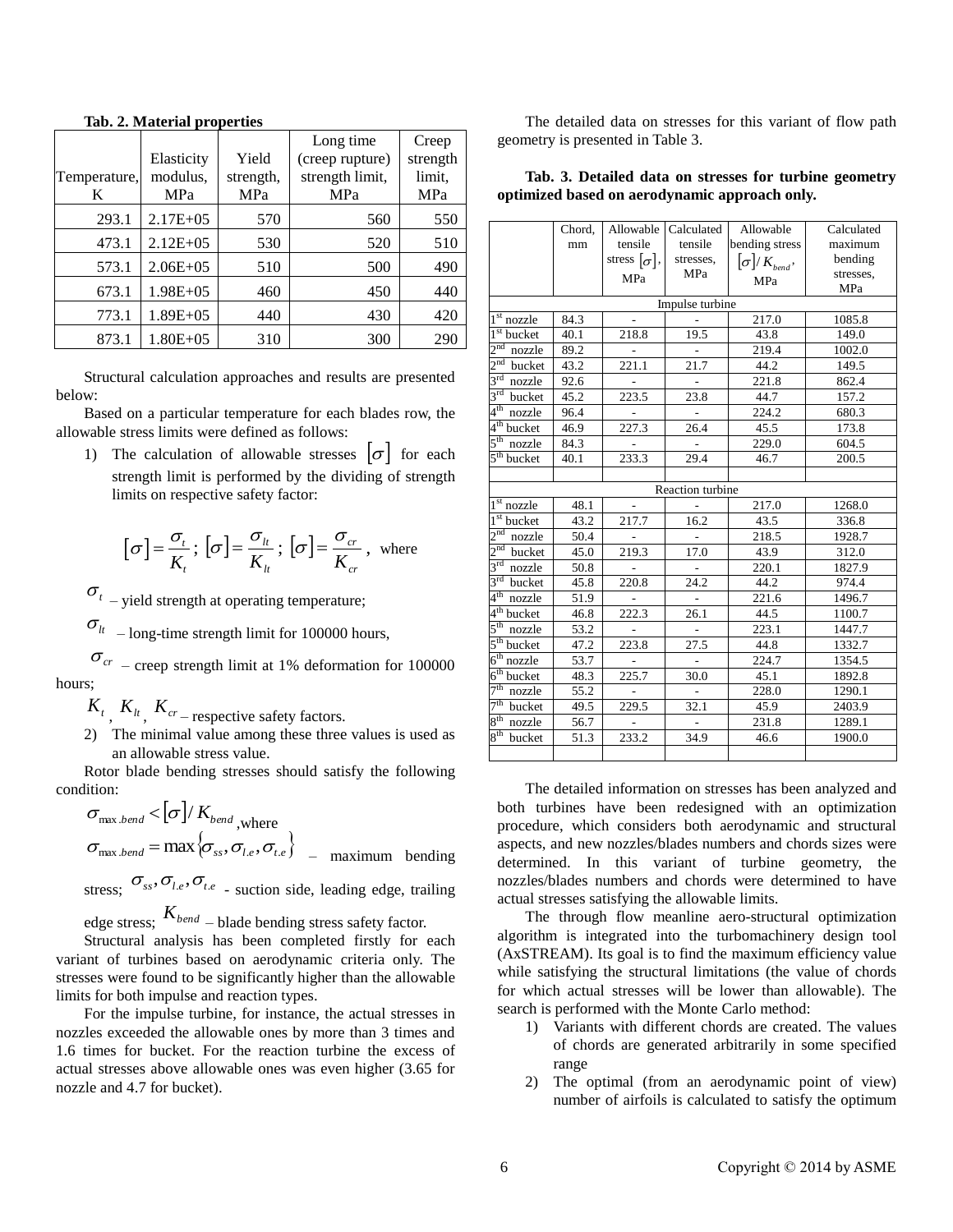pitch criterion for minimum profile losses and aerodynamic calculation

- 3) Structural analysis is performed
- 4) The solution that satisfies structural limitations and has the best performance is selected as the final solution

After the optimization, the value chords were increased significantly to satisfy the structural requirements. For the aerodynamic analysis, simple meanline code was used and for structural analysis, 1D beam theory.

The detailed data on stresses for this structurally optimized variant of flow path geometry are presented in Table 4.

**Tab. 4. Detailed data on stresses, for turbines geometry, optimized, based on structural and aerodynamic approach** 

|                                     | Chord, | Allowable           | Calculated | Allowable                                                      | Calculated |
|-------------------------------------|--------|---------------------|------------|----------------------------------------------------------------|------------|
|                                     | mm     | tensile             | tensile    | bending stress                                                 | maximum    |
|                                     |        | stress $[\sigma]$ , | stresses,  | $\left[\sigma\right]/K_{bend}$                                 | bending    |
|                                     |        | MPa                 | MPa        | MPa                                                            | stresses,  |
|                                     |        |                     |            |                                                                | MPa        |
|                                     |        |                     |            | Impulse turbine after the Aerodynamic-Structural optimization  |            |
| 1 <sup>st</sup><br>nozzle           | 173.9  |                     |            | 217.0                                                          | 216.6      |
| $1st$ bucket                        | 74.3   | 218.8               | 19.39      | 43.8                                                           | 43.2       |
| $2nd$ nozzle                        | 187.8  |                     |            | 219.4                                                          | 211.1      |
| $2nd$ bucket                        | 81.0   | 221.1               | 21.9       | 44.2                                                           | 44.0       |
| $3rd$ nozzle                        | 167.5  |                     |            | 221.8                                                          | 220.5      |
| $3rd$ bucket                        | 86.2   | 223.5               | 23.7       | 44.7                                                           | 44.6       |
| 4 <sup>th</sup><br>nozzle           | 175.2  |                     |            | 224.2                                                          | 188.0      |
| $4th$ bucket                        | 94.2   | 227.3               | 26.2       | 45.5                                                           | 44.2       |
| $\overline{5^{th}}$ nozzle          | 158.8  |                     |            | 229.0                                                          | 201.7      |
| $5th$ bucket                        | 101.7  | 233.3               | 29.1       | 46.7                                                           | 46.6       |
|                                     |        |                     |            |                                                                |            |
|                                     |        |                     |            | Reaction turbine after the Aerodynamic-Structural optimization |            |
| 1 <sup>st</sup><br>nozzle           | 95.0   |                     |            | 217.0                                                          | 210.6      |
| $\overline{1}$ <sup>st</sup> bucket | 108.3  | 217.7               | 16.5       | 43.5                                                           | 43.2       |
| $2nd$ nozzle                        | 131.0  |                     |            | 218.5                                                          | 220.4      |
| $2nd$ bucket                        | 88.3   | 219.3               | 26.2       | 43.9                                                           | 40.5       |
| $3rd$ nozzle                        | 136.5  |                     |            | 220.1                                                          | 219.5      |
| $3rd$ bucket                        | 130.0  | 220.8               | 19.1       | 44.2                                                           | 44.0       |
| $4^{\rm th}$<br>nozzle              | 92.9   |                     |            | 221.6                                                          | 213.1      |
| $4^{\text{th}}$<br>bucket           | 215.8  | 222.3               | 34.4       | 44.5                                                           | 43.9       |
| 5 <sup>th</sup><br>nozzle           | 93.1   | L.                  |            | 223.1                                                          | 220.1      |
| $5th$ bucket                        | 226.6  | 223.8               | 38.6       | 44.8                                                           | 44.7       |
| $6th$ nozzle                        | 86.2   |                     |            | 224.7                                                          | 213.1      |
| $6th$ bucket                        | 257.0  | 225.7               | 47.9       | 45.1                                                           | 45.5       |
| 7 <sup>th</sup><br>nozzle           | 79.9   |                     |            | 228.0                                                          | 222.2      |
| 7 <sup>th</sup><br>bucket           | 250.8  | 229.5               | 49.6       | 45.9                                                           | 45.6       |
| $8^{\rm th}$<br>nozzle              | 85.4   |                     |            | 231.8                                                          | 204.8      |
| 8 <sup>th</sup><br>bucket           | 270.8  | 233.2               | 53.8       | 46.6                                                           | 43.2       |
|                                     |        |                     |            |                                                                |            |

The comparison of two competing flow path axial dimensions before and after the aero-structural optimization is shown on Figure 9 and in Tables 5 and 6 below.



**Fig. 9. Comparison of impulse and reaction turbines before and after aero-structural optimization procedure**.

**Tab. 5. Impulse turbine parameters before and after aerostructural optimization**

|                        | Impulse             |                    |  |
|------------------------|---------------------|--------------------|--|
| Stage $#$              | Before optimization | After optimization |  |
| $\eta_{\text{ts}}$ , % | 93.69               | 93.5               |  |
| N, MW                  | 159.5               | 159.1              |  |
| Axial load, MN         | 0.55                | 0.54               |  |
| Axial length, mm       | 589                 |                    |  |

|                         | Tab. 6. Reaction turbine parameters before and after aero- |  |  |  |
|-------------------------|------------------------------------------------------------|--|--|--|
| structural optimization |                                                            |  |  |  |

|                     | Reaction            |                    |  |  |
|---------------------|---------------------|--------------------|--|--|
| Stage $#$           | Before optimization | After optimization |  |  |
| η <sub>ts</sub> , % | 95.5                | 94.96              |  |  |
| N. MW               | 162.25              | 161.1              |  |  |
| Axial load, MN      | 1.91                | 1.83               |  |  |
| Axial length, mm    | 762                 | 1762               |  |  |

The overall length of the impulse turbine increased almost twice, resulting in 1030 mm after aero-structural optimization instead of 589 mm before.